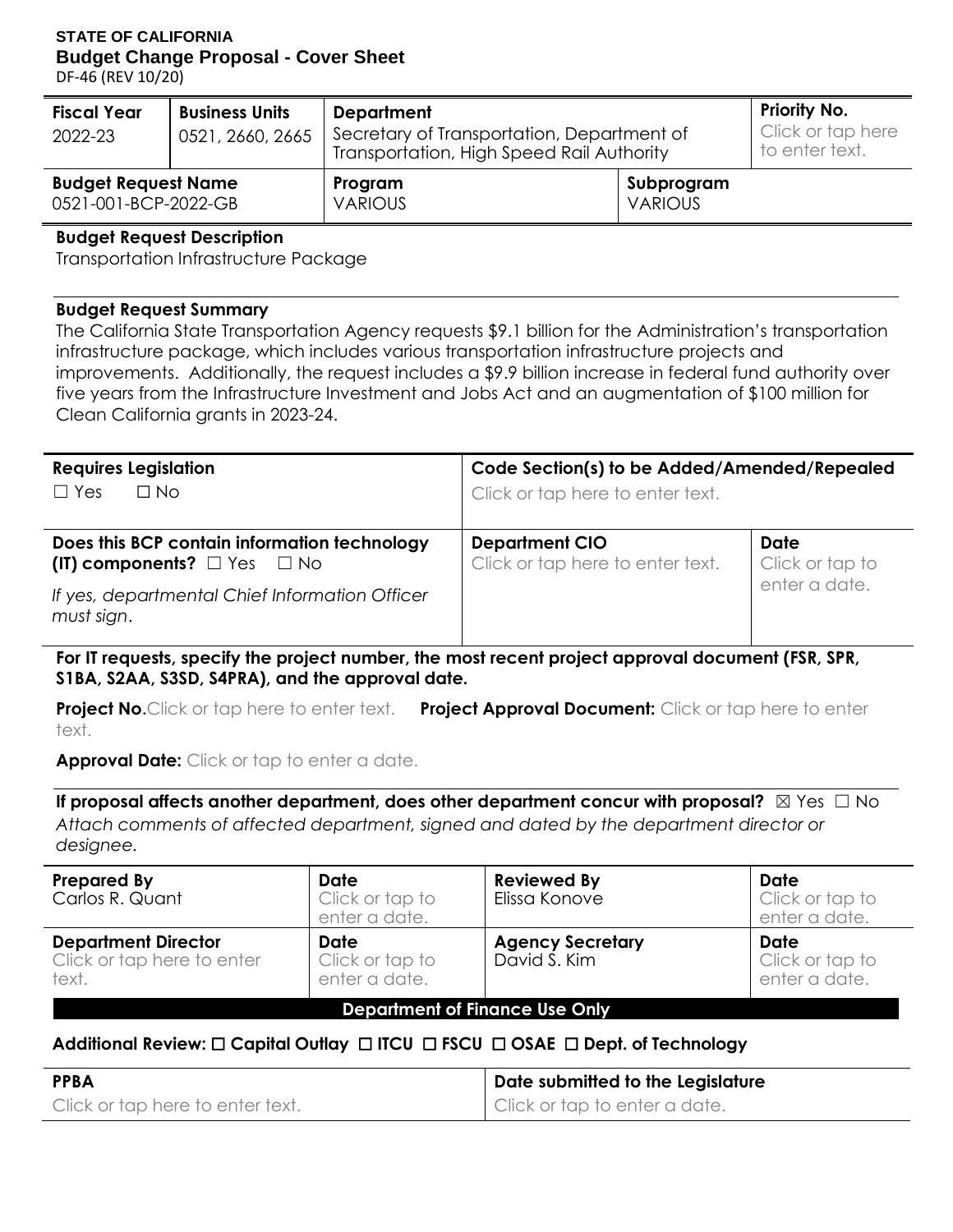## **A. Budget Request Summary**

 The California State Transportation Agency (CalSTA) requests \$9.1 billion state funds (\$4.9 billion included in the Administration's transportation infrastructure package. The transportation General Fund and \$4.2 billion High-Speed Passenger Train Bond Fund)for the various projects infrastructure package is comprised of the following investments in the transportation system:

- \$4.2 billion High-Speed Passenger Train Bond Fund for the High-Speed Rail Project
- \$2 billion General Fund for statewide transit and rail projects
- \$1.25 billion General Fund for Southern California transit projects
- \$750 million General Fund for active transportation and connecting communities projects
- \$500 million for high priority grade separation projects
- \$400 million for climate adaptation projects

 In addition to the transportation infrastructure package, CalSTA requests \$9.9 billion Federal Trust Fund for increased federal highway formula funding and \$100 million to augment the Clean California Initiative program grants.

 The requested funding is proposed for expenditure over multiple fiscal years, beginning in 2021- 22 and through 2025-26.

 For 2021-22, CalSTA is seeking to accelerate \$8.5 billion of the requested funding. In addition to by the Infrastructure Investment and Jobs Act, this action will provide \$4.3 billion General Fund General Fund investments. The High-Speed Rail Authority will use the \$4.2 billion bond funds to complete construction in the Central Valley, execute engineering and design activities for project, and position the state to leverage federal funds. Additionally, the Authority has prepared a package that includes additional legislative oversight and revisions, quarterly reporting of change orders, submittal of a new Risk Management Plan, and flexibility on administrative expenditures consistent with Proposition 1A requirements. better positioning the state for the receipt of anticipated federal infrastructure funding provided needed for the transit and grade separation projects and the first-year funding of the other service between Merced and Bakersfield, advance planning and project design for the entire

For 2022-23, \$600 million is included for the second year of the programs noted above.

 the Clean California initiative. The funds will augment the existing local grant program, which provides beautification and trash removal grants to cities, counties, and other government agencies. In December 2021, the Department of Transportation (Caltrans) issued a call for For 2023-24, \$100 million is proposed to augment the existing \$1.1 billion currently budgeted for almost \$300 million in available funding and anticipates awarding approximately 200 grants in that round.

 Lastly, the budget includes a baseline adjustment to federal funding authorized by the Infrastructure Investment and Jobs Act (IIJA). Based on California's estimated share of Federal 2021-22, which increases annually until reaching \$2.2 billion in 2025-26. The \$9.9 billion increase in federal fund authority over the five-year period brings California's total FHWA formula share to almost \$30 billion, an average of \$6 billion per year. Highway Administration (FHWA) formula funding, the budget includes a \$1.8 billion increase in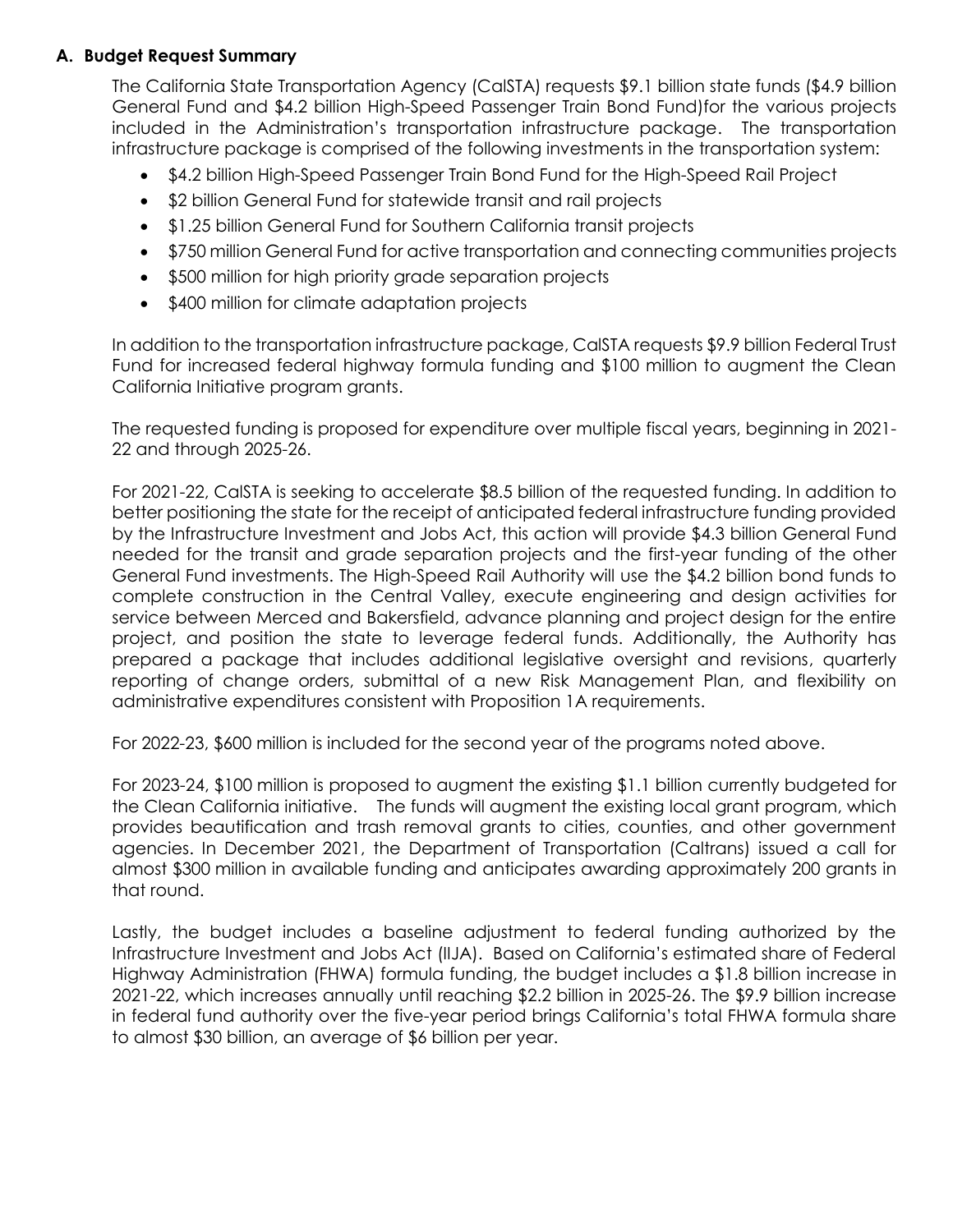| <b>Activity</b>                          | 2021-22  | 2022-23 | 2023-24 | 2024-25 | 2025-26 |
|------------------------------------------|----------|---------|---------|---------|---------|
| <b>High-Speed Rail Construction</b>      | \$4,200  | \$0     | \$0     | \$0     | \$0     |
| Transit and Rail                         | \$3,250  | \$0     | \$0     | \$0     | \$0     |
| <b>Grade Separations</b>                 | \$500    | \$0     | \$0     | \$0     | \$0     |
| Active Transportation Program            | \$250    | \$250   | \$0     | \$0     | \$0     |
| <b>Climate Adaptation</b>                | \$300    | \$100   | \$0     | \$0     | \$0     |
| <b>Highways to Boulevards</b>            | \$0      | \$150   | \$0     | \$0     | \$0     |
| <b>Bicycle &amp; Pedestrian Projects</b> | \$0      | \$100   | \$0     | \$0     | \$0     |
| Clean California local grants            | \$0      | \$0     | \$100   | \$0     | \$0     |
| FHWA formula programs                    | \$1,775  | \$1,872 | \$1,972 | \$2,073 | \$2,176 |
| Total:                                   | \$10,275 | \$2,472 | \$2,072 | \$2,073 | \$2,176 |

#### **Summary of Requested Resources (in millions)**

### **B. Background/History**

 California's transportation system connects nearly 40 million residents to jobs, housing, services, recreation, and facilitates trade to and from the world's 5<sup>th</sup> largest economy. The transportation system plays a central role in economic opportunities, cost of living, environmental quality, health, and quality of life. The transportation system also plays a vital role in increasing resilience to climate change, while helping reduce carbon emissions that lead to future climate impacts.

 The COVID-19 pandemic significantly disrupted the world's public health, economic, and transportation systems. These disruptions have placed added pressures on California's most vulnerable communities.

 In response to the COVID-19 pandemic, the federal government passed several bills that have provided states with economic relief and helped mitigate the adverse impacts of the agencies with \$4 billion, and the Infrastructure Investment and Jobs Act (IIJA), which authorized over \$500 billion for transportation over five years. Under the IIJA, California is estimated to pandemic, including the American Rescue Plan Act (ARPA), which provided California transit receive almost \$40 billion of formula-based transportation funding for the following programs over the next five years:

- Existing surface transportation, safety, and highway performance apportioned programs
- A new bridge replacement, rehabilitation, preservation, protection, and construction program
- A new program to support the expansion of an electric vehicle charging network
- Improving public transportation options across the state

 The IIJA also includes over \$100 billion in new competitive grants or augmentations to existing grant programs nationwide over five years for a variety of highway, safety, transit, intercity rail, energy, and many other projects. The intercity rail discretionary program is particularly robust, with California positioned to compete well for this funding due to its nation-leading 2018 State Rail Plan.

 In addition to federal legislation, California conditionally appropriated \$3 billion General Fund projects. These appropriations were conditioned on actions by the Legislature and expired in in the 2021 Budget for transportation infrastructure and \$400 million for climate adaption October 2021 given the lack of further legislation.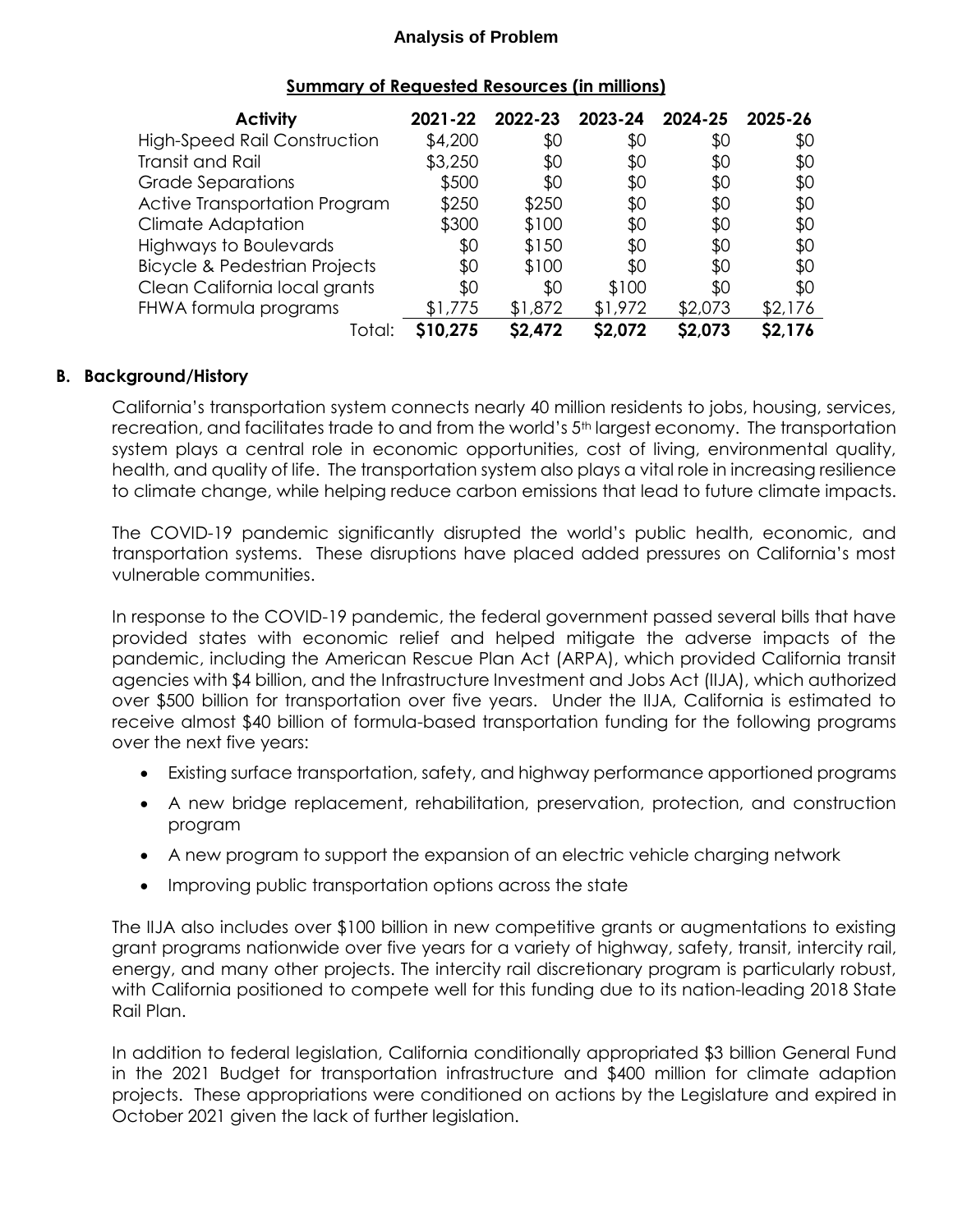## **C. State Level Consideration**

CalSTA's strategic action plan includes the following goals:

- 1. Improve Safety—eliminate fatalities and serious injuries on the state transportation system and strengthen emergency response by improving multi-modal coordination
- equitable pricing, and remove barriers to transit ridership 2. Expand Accessibility—create a seamless multimodal travel experience, expand
- 3. Lower Carbon Emissions—reduce greenhouse gas emissions from the transportation sector and increase resiliency by providing attractive transit and rail options that encourage mode shift
- and innovation, achieve efficiencies, reduce the cost and time to deliver transportation 4. Develop Innovative Practices—position California on the cutting edge of technology projects while safeguarding the environment
- 5. Multimodal Investment—integration of transportation modes in a comprehensive system, improve multimodal choices that are safe, accessible, and affordable
- equity, and inclusion and support transportation systems that provide safe and equitable access to opportunity and enhance quality of life 6. Advance Equity—advance policies and programs that reflect principles of diversity,

 transportation goals and are consistent with CalSTA's strategic priorities. The projects that would be funded with the requested resources support the Administration's

#### **D. Justification**

 economic growth and equitable recovery from the COVID-19 pandemic. To improve statewide transportation connectivity in a way that reduces carbon emissions, and to leverage and maximize available federal funding, CalSTA proposes the following investments in transportation Making strategic investments in California's transportation infrastructure is critical to California's infrastructure:

 rail construction in the Central Valley, perform advance work for service between Merced and **High-Speed Rail**—\$4.2 billion High-Speed Passenger Train Bond Fund to complete high-speed Bakersfield, and complete advance planning and project design for the entire project.

 **Statewide Transit and Rail Projects**—\$2 billion General Fund to invest in high-priority transit and Rail Capital Program (TIRCP). These projects would improve rail and transit connectivity between state and local/regional services, including projects that provide transit priority on state roads and highways and shared corridor routes and projects. Of the requested funding, \$1.980 billion is for project funding and \$20 million is for state operations costs to support these rail infrastructure projects. CalSTA would administer this funding through the Transit and Intercity projects.

 **Southern California Transit [Projects](https://Projects�$1.25)**—\$1.25 billion General Fund to deliver local and regional by the California Transportation Commission. Of the requested funding, \$1.15 billion is for project funding and \$10 million is for state operations costs to support these projects. projects through the TIRCP focusing on climate with projects selected by CalSTA and approved

 **Active Transportation and Connecting Communities Projects** —\$750 million General Fund to transform the state's transportation system and support carbon-free transportation options.<br>Specifically, this funding would be comprised of the following components: Specifically, this funding would be comprised of the following components: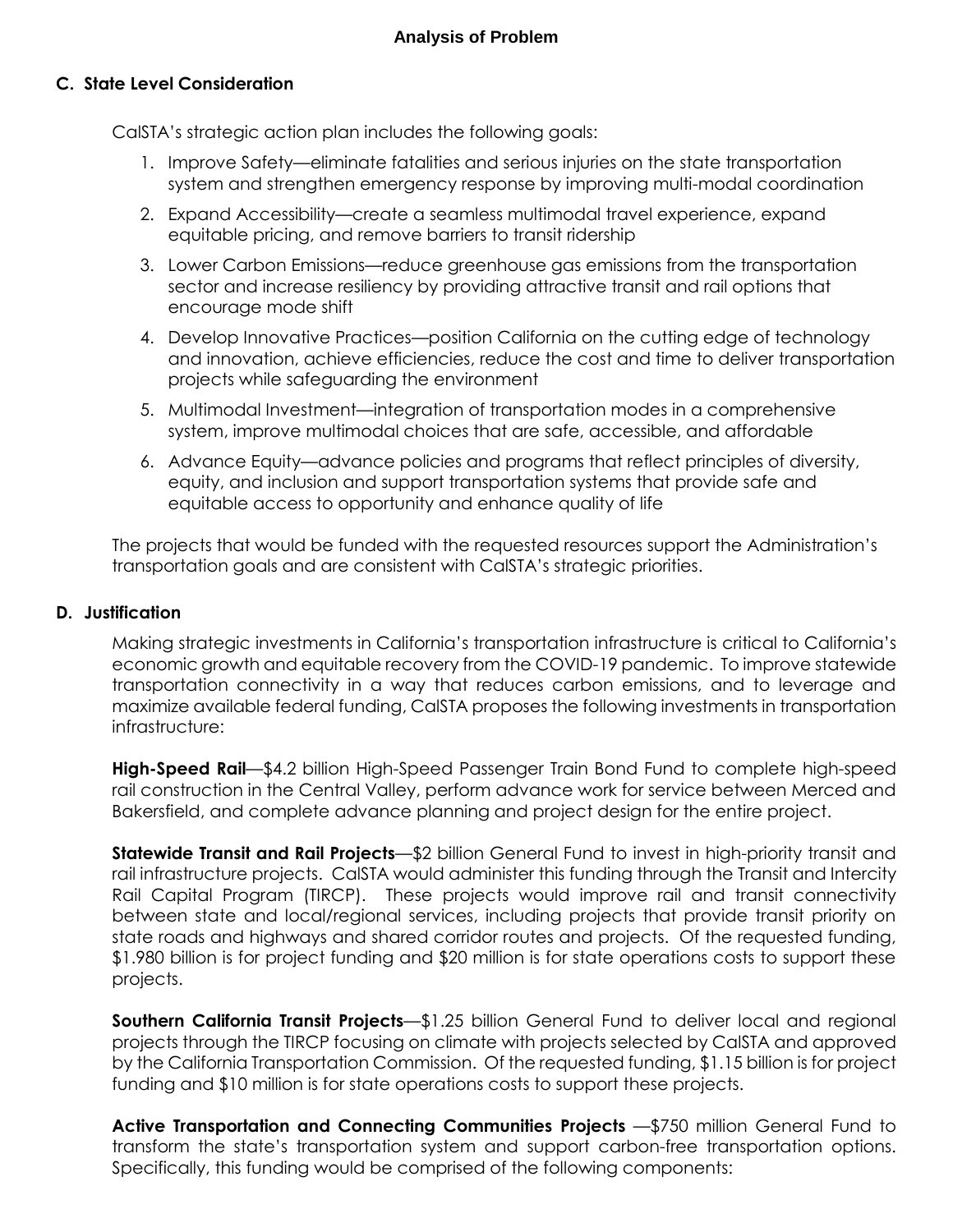- \$500 million for Active Transportation Program projects to fund existing projects from the current backlog of approved high-scoring projects. ATP projects encourage increased use of active modes of transportation, such as walking and biking, and increase the safety and mobility of non-motorized users.
- development) to establish the Reconnecting Communities: Highways to Boulevards Pilot Program, which will inform the future conversion of key underutilized highways into multi- modal corridors that serve existing residents by developing affordable housing and complete streets features. Additional information about the highways to boulevards \$150 million (75 percent for infrastructure, 25 percent for planning and project program can be found in the [Climate Action Plan for Transportation Infrastructure.](https://calsta.ca.gov/-/media/calsta-media/documents/capti-july-2021-a11y.pdf)
- \$100 million for Bicycle and Pedestrian safety projects allocated through the Highway Safety Improvement Program with a 50/50 state and local split.

 Of this funding, \$742.5 million is for project funding and \$7.5 million is for state operations costs to support these projects.

 **High Priority Grade Separation Projects**—\$500 million General Fund to support these critical safety improvements throughout the state

 **Climate Adaptation Projects**—\$400 million General Fund for climate adaptation projects that support climate resiliency and reduce risks from climate impacts

 **Clean California Local Grants**—\$100 million General Fund to extent the availability of grant funding into 2023-24.

**Federal Highway Formula Funding—\$9.9 billion federal funds over five years to increase the**  California will receive almost \$30 billion of federal highway formula funds, an average annual increase of \$2 billion compared to the \$4 billion received by California the year prior to IIJA baseline funding level for Federal-aid highway formula programs. In the next five years, implementation.

#### **E. Outcomes and Accountability**

 CalSTA will oversee the administration of these investments, creating thousands of quality jobs, accelerating new transportation options, and supporting clean transportation projects that address climate change and tackle racial injustice in the transportation system by improving transportation choice and access in disadvantaged communities.

#### **F. Analysis of All Feasible Alternatives**

 **Alternative 1:** Approve the request, totaling \$9.2 billion state funding over three years (\$5 billion General Fund and \$4.2 billion Proposition 1A General Obligation Bond Fund) and \$9.9 billion federal funding over five years.

**Pros:** 

- High-Speed Rail, other rail, and transit infrastructure investments would reduce greenhouse gas emissions and support California's climate goals
- recovery from the COVID-19 pandemic Transportation infrastructure investments would support the state's economic
- The proposed investments would leverage billions in federal funding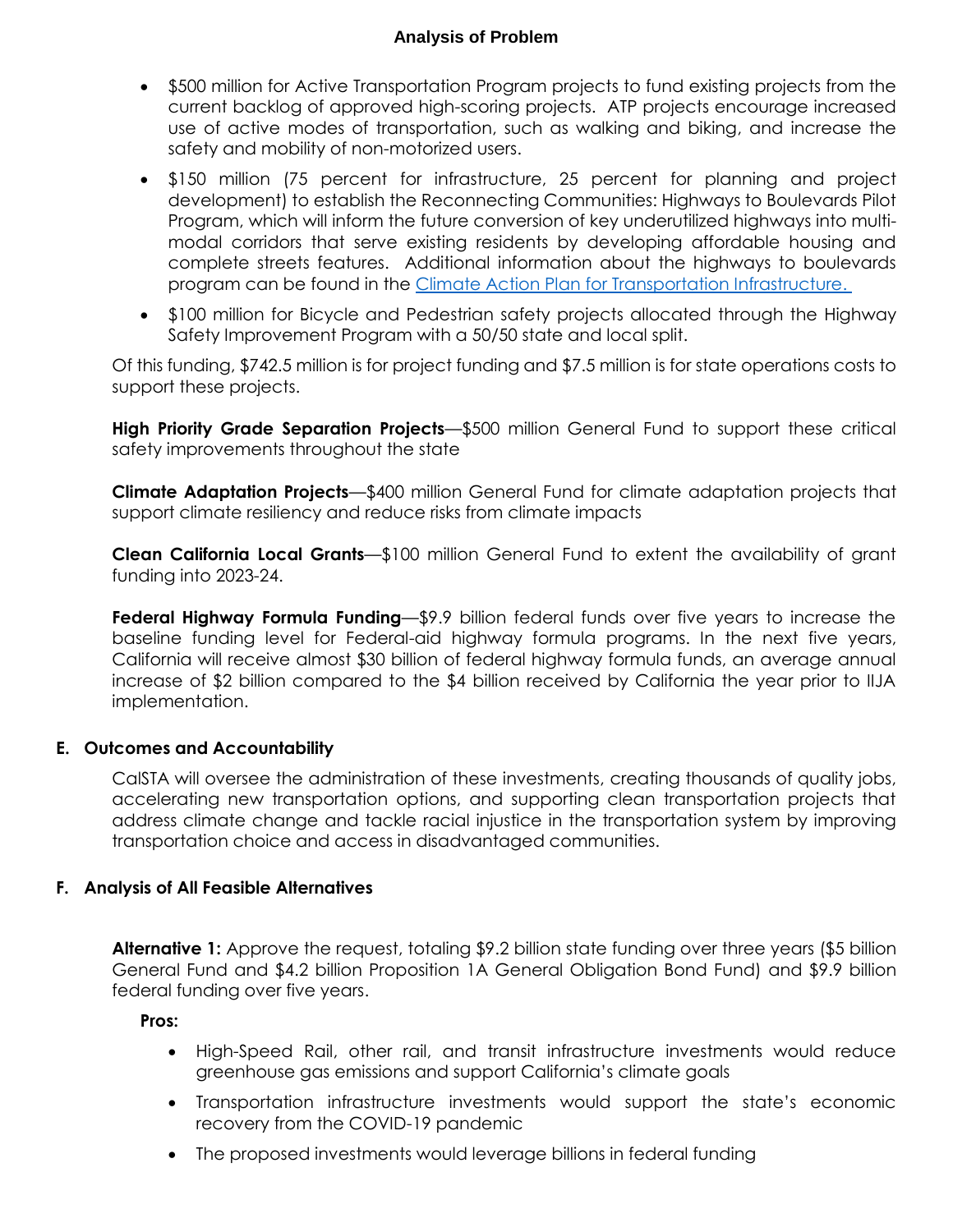The proposed investments would enhance safety and expand transportation options for disadvantaged communities

## **Cons**

Would increase General Fund costs

 General Obligation Bond Fund) to support transportation infrastructure, as submitted in the 2021 transportation infrastructure proposal. This funding included \$4.2 billion Proposition 1A General California transit projects, \$1 billion General Fund for high priority transit and rail projects, \$500 million for high priority grade separations, \$500 million for Active Transportation projects, and \$400 million for Climate Adaptation projects. **Alternative 2:** Approve \$7.6 billion (\$3.4 billion General Fund and \$4.2 billion Proposition 1A Obligation Bond Fund for the High-Speed Rail Project, \$1 billion General Fund for Southern

## **Pros:**

- High-Speed Rail, other rail, and transit infrastructure investments would reduce greenhouse gas emissions and support California's climate goals
- recovery from the COVID-19 pandemic Transportation infrastructure investments would support the state's economic
- The proposed investments would leverage billions in federal funding
- The proposed investments would enhance safety and expand transportation options for disadvantaged communities
- Less General Fund costs than Alternative 1

## **Cons:**

- While this alternative would support the state's economic recovery, it would not support it to the same degree as alternative 1.
- This alternative would likely not maximize California's opportunity to leverage available federal funding
- This alternative only includes \$500 million for carbon-free infrastructure projects, leaving the investments in bicycle and pedestrian safety and Highways to Boulevards unfunded:
	- o HSIP Bicycle and Pedestrian Safety money is critical given rising fatalities and severe injuries on California roadways, as well as strong interest on bike/ped safety from stakeholders through the last legislative cycle
	- o Highways to Boulevards pilot program was named in CAPTI as an action to implement, and leaving it unfunded would mean this CAPTI action, which received strong support from stakeholders, cannot be accomplished/fulfilled.

**Alternative 3**: Only approve the increased federal funding authority

## **Pros:**

No additional state costs.

## **Cons:**

 This alternative does not adequately address the state's aging transportation system or address the economic and impacts of COVID-19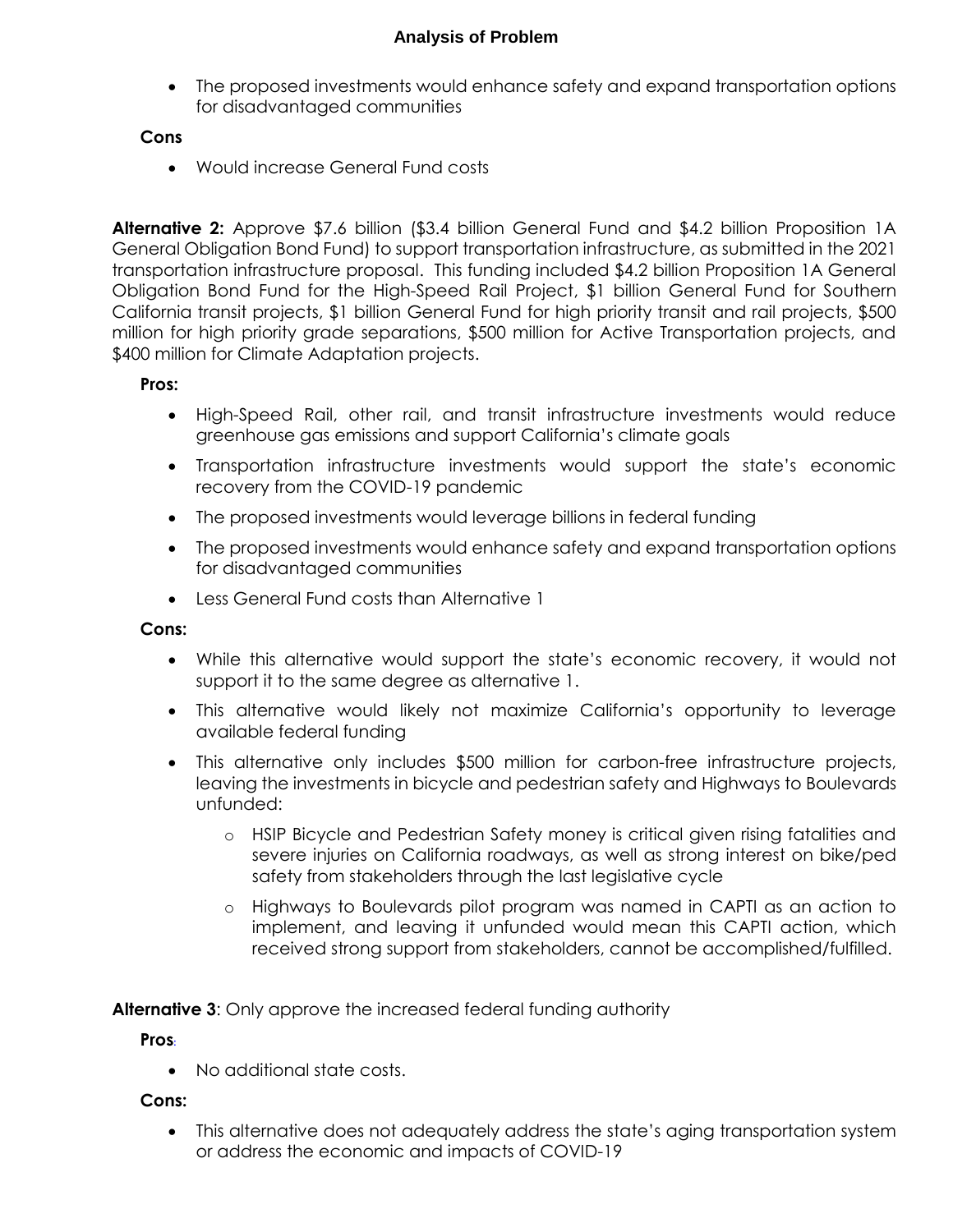- This alternative puts California at a disadvantage to compete for available federal funding opportunities.
- This alternative limits the state's ability to mitigate climate change or further advance California's transportation goals.

## **G. Implementation Plan**

 Upon proposal approval, CalSTA would work with the High Speed Rail Authority, Caltrans, and other partner agencies to implement the proposal. CalSTA's transit and intercity rail capital funding will be implemented through the Transit and Intercity Rail Capital Program and the newly established Statewide Transportation Priorities Program. Proposed TIRCP projects would be included in the call for projects within 90 days of proposal approval, with project selection within 180 days of the call for projects. Projects benefiting intercity rail would also be implemented in coordination with the Caltrans Intercity Rail Program.

 **H. Supplemental Information** (*Describe special resources and provide details to support costs including appropriate back up***.**)

N/A

#### **I. Recommendation**

Approve Alternative 1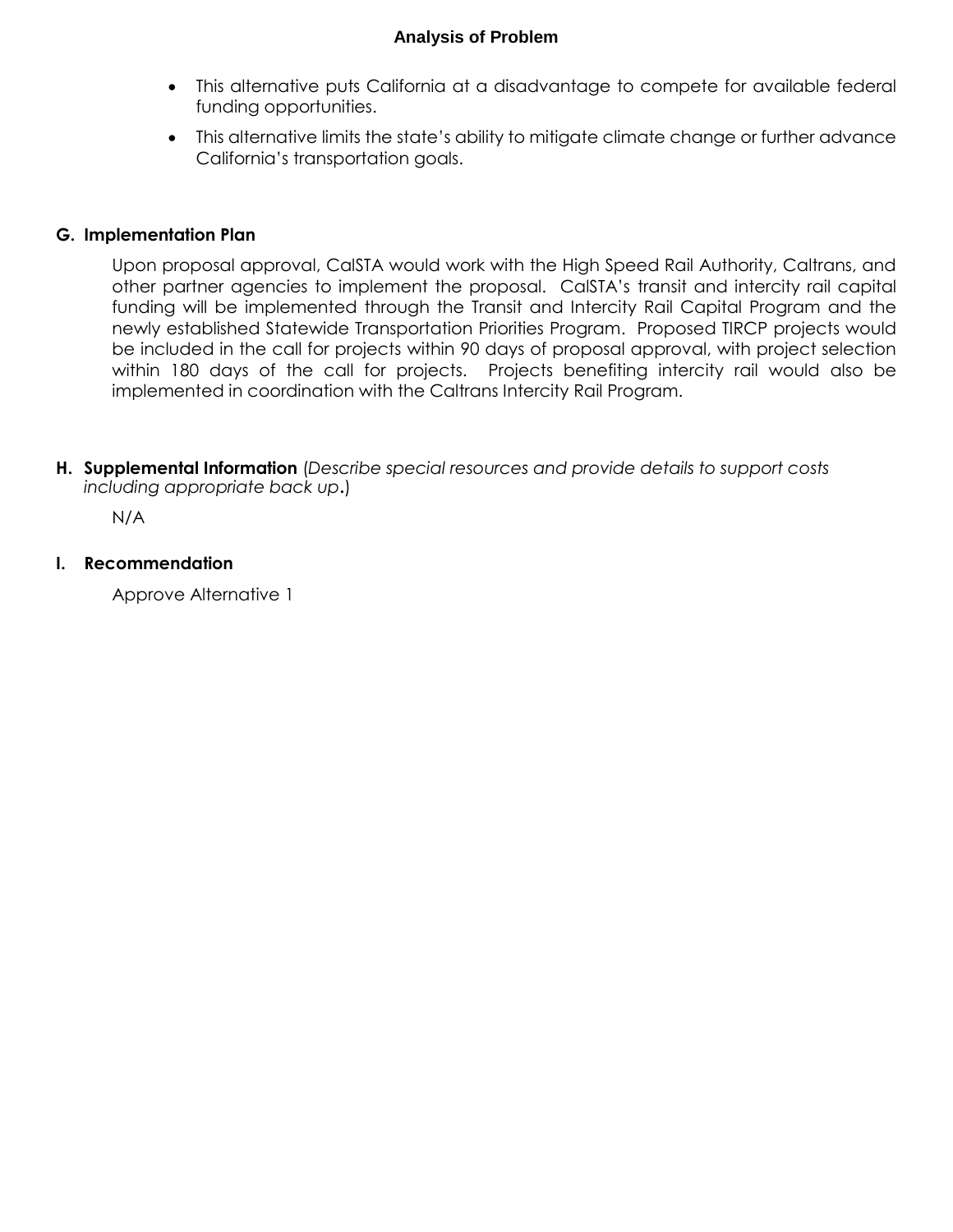# BCP Fiscal Detail Sheet

| BCP Title: Transportation infrastructure Package                             |             |     |             |             | BR Name, 0521-013-BCP-2022-GB |             |
|------------------------------------------------------------------------------|-------------|-----|-------------|-------------|-------------------------------|-------------|
| Budget Request Summary                                                       |             |     | <b>FY22</b> |             |                               |             |
|                                                                              | CY          | BY  | <b>BY+1</b> | <b>BY+2</b> | <b>BY+3</b>                   | <b>BY+4</b> |
|                                                                              |             |     |             |             |                               |             |
| Operating Expenses and Equipment                                             |             |     |             |             |                               |             |
| 54XX - Special Items of Expense                                              | 3,500,000   | 0   | 0           | 0           | 0                             | 0           |
| <b>Total Operating Expenses and Equipment</b>                                | \$3,500,000 | \$0 | \$0         | \$0         | \$0                           | \$0         |
| <b>Total Budget Request</b>                                                  | \$3,500,000 | \$0 | \$0         | \$0         | \$0                           | \$0         |
| <b>Fund Summary</b>                                                          |             |     |             |             |                               |             |
| Fund Source - State Operations                                               |             |     |             |             |                               |             |
| 0001 - General Fund                                                          | 20,000      | 0   | 0           | 0           | 0                             | 0           |
| <b>Total State Operations Expenditures</b><br>Fund Source - Local Assistance | \$20,000    | \$0 | \$0         | \$0         | \$0                           | \$0         |
| 0001 - General Fund                                                          | 3,480,000   | 0   | 0           | 0           | 0                             | 0           |
| <b>Total Local Assistance Expenditures</b>                                   | \$3,480,000 | \$0 | \$0         | \$0         | \$0                           | \$0         |
| <b>Total All Funds</b>                                                       | \$3,500,000 | \$0 | \$0         | \$0         | \$0                           | \$0         |
| Program Summary<br><b>Program Funding</b>                                    |             |     |             |             |                               |             |
| <b>Transit and Intercity Rail Capital</b><br>0276 -<br>Program               | 3,000,000   | 0   | 0           | 0           | 0                             | 0           |
| 0277 - Statewide Transportation Priorities                                   | 500,000     | 0   | 0           | 0           | 0                             | 0           |
| <b>Total All Programs</b>                                                    | \$3,500,000 | \$0 | \$0         | \$0         | \$0                           | \$0         |
|                                                                              |             |     |             |             |                               |             |

Title: Transportation Infrastructure Package

## BB Name: 0521-019-BCP-2022-CB-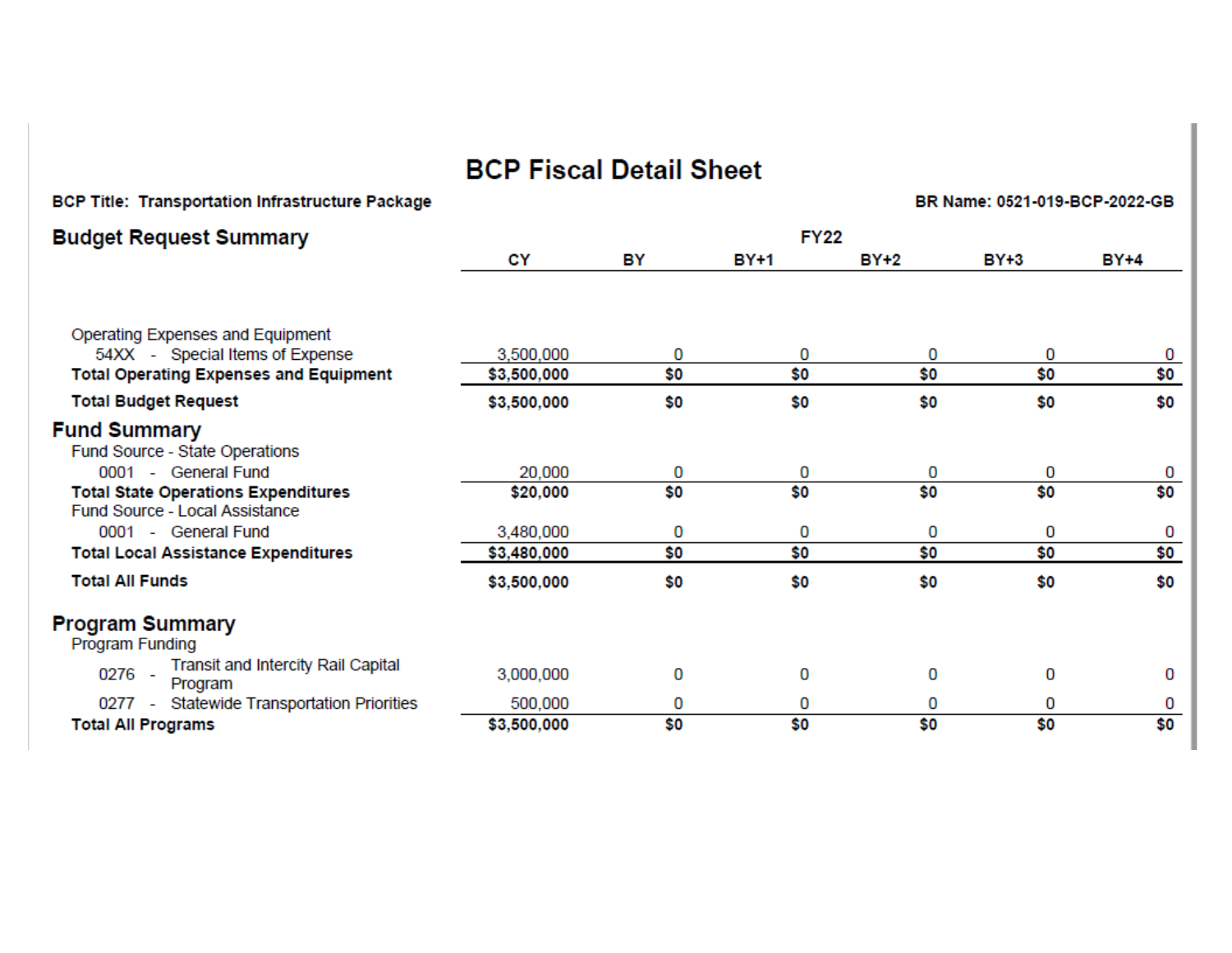## **BCP Fiscal Detail Sheet**

#### BCP Title: Transportation Infrastructure Package **BR** Name: 2660-145-BCP-2022-GB

| <b>Budget Request Summary</b>                                                | <b>FY22</b> |             |             |             |             |             |  |
|------------------------------------------------------------------------------|-------------|-------------|-------------|-------------|-------------|-------------|--|
|                                                                              | CY          | BY          | <b>BY+1</b> | <b>BY+2</b> | <b>BY+3</b> | <b>BY+4</b> |  |
| Salaries and Wages                                                           |             |             |             |             |             |             |  |
| Earnings - Temporary Help                                                    | 1,500       | 2,500       | 0           | 0           | 0           | 0           |  |
| <b>Total Salaries and Wages</b>                                              | \$1,500     | \$2,500     | \$0         | \$0         | \$0         | \$0         |  |
| <b>Total Personal Services</b>                                               | \$1,500     | \$2,500     | \$0         | \$0         | \$0         | \$0         |  |
| Operating Expenses and Equipment                                             |             |             |             |             |             |             |  |
| 5368 - Non-Capital Asset Purchases -<br>Equipment                            | 1,215,120   | 1,173,440   | 1,182,960   | 1,243,680   | 1,305,600   | 0           |  |
| 54XX - Special Items of Expense                                              | 1,358,580   | 1,296,460   | 788,640     | 829,120     | 870,400     | 0           |  |
| <b>Total Operating Expenses and Equipment</b>                                | \$2,573,700 | \$2,469,900 | \$1,971,600 | \$2,072,800 | \$2,176,000 | \$0         |  |
| <b>Total Budget Request</b>                                                  | \$2,575,200 | \$2,472,400 | \$1,971,600 | \$2,072,800 | \$2,176,000 | \$0         |  |
| <b>Fund Summary</b>                                                          |             |             |             |             |             |             |  |
| Fund Source - State Operations                                               |             |             |             |             |             |             |  |
| 0001 - General Fund                                                          | 1,500       | 2,500       | 0           | 0           | 0           | 0           |  |
| <b>Total State Operations Expenditures</b><br>Fund Source - Local Assistance | \$1,500     | \$2,500     | \$0         | \$0         | \$0         | \$0         |  |
| 0001 - General Fund                                                          | 648,500     | 547,500     | 0           | 0           | 0           | 0           |  |
| 0890 - Federal Trust Fund                                                    | 710,080     | 748,960     | 788,640     | 829,120     | 870,400     | 0           |  |
| <b>Total Local Assistance Expenditures</b><br>Fund Source - Capital Outlay   | \$1,358,580 | \$1,296,460 | \$788,640   | \$829,120   | \$870,400   | \$0         |  |
| 0001 - General Fund                                                          | 150,000     | 50,000      | 0           | 0           | 0           | 0           |  |
| 0890 - Federal Trust Fund                                                    | 1,065,120   | 1,123,440   | 1,182,960   | 1,243,680   | 1,305,600   | 0           |  |
| <b>Total Capital Outlay Expenditures</b>                                     | \$1,215,120 | \$1,173,440 | \$1,182,960 | \$1,243,680 | \$1,305,600 | \$0         |  |
| <b>Total All Funds</b>                                                       | \$2,575,200 | \$2,472,400 | \$1,971,600 | \$2,072,800 | \$2,176,000 | \$0         |  |
| <b>Program Summary</b>                                                       |             |             |             |             |             |             |  |
| <b>Program Funding</b>                                                       |             |             |             |             |             |             |  |
| 1835019 - Capital Outlay Projects                                            | 1,215,120   | 1,173,440   | 1,182,960   | 1,243,680   | 1,305,600   | 0           |  |
| 1835020 - Local Assistance                                                   | 1,360,080   | 1,298,960   | 788,640     | 829,120     | 870,400     | 0           |  |
| <b>Total All Programs</b>                                                    | \$2,575,200 | \$2,472,400 | \$1,971,600 | \$2,072,800 | \$2,176,000 | \$0         |  |